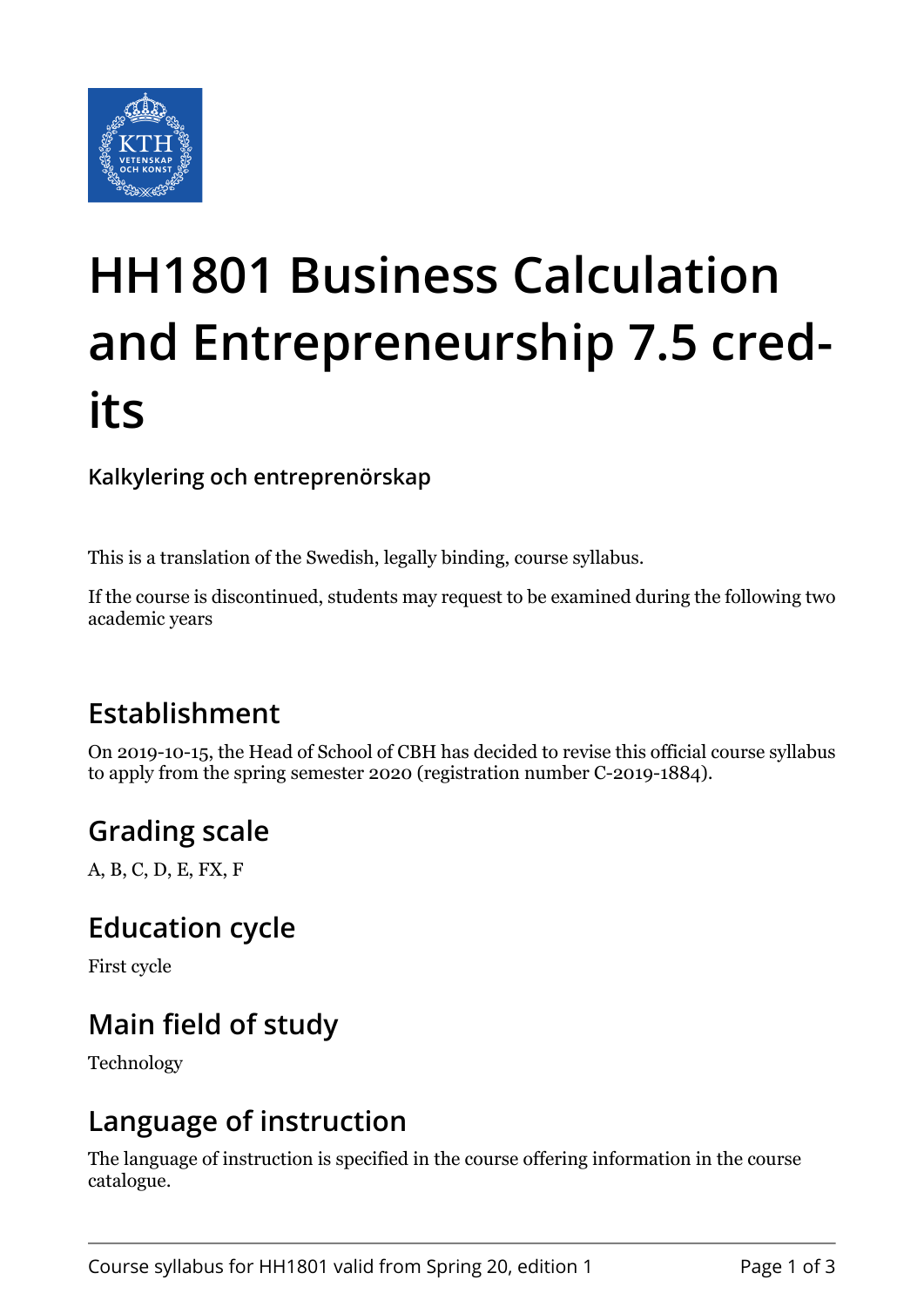## **Intended learning outcomes**

After the student has completed the course he/she manages:

- To arrange and apply calculation methods based on direct as well as on indirect costs, to execute prime cost calculations, and utilize calculation models based on direct variable costs as well as on marginal costing.
- To evaluate in which situation calculating prime costs or marginal (direct) costing, respectively, is the preferable method.
- To organize and apply the capitalized value method, the yield method, and the fixed annual installment method.
- To analyze and explain at which type of long-term investments a combination of methods will bring about the most useful basis for decision-making, to report results of completed calculations with sensitivity estimates as well as with recommendations.
- To find information about legal regulations and prescriptions with regard to small-scale business on the basis of an acquired overview of sources of relevant information.
- To formulate a business plan, containing business concept, calculations, and relevant estimates.

#### **Course contents**

The course provides knowledge about how business calculation is built up and is used in started new companies as well as in older established companies, where the infrastructure often is partly given.

Practical work with product and investment calculations in the short-run as well as in the long run is carried out with cases from different companies in different branches.

Updated qualitative and quantitative business calculation methods, that are used in technology oriented companies, are analyzed, compared, and evaluated.

The process of creating and developing a business concept and implement it to an adequate market is studied. Different motives and impelling forces behind new companies are analyzed.

## **Specific prerequisites**

#### **Examination**

- TEN1 Examination, 4.5 credits, grading scale: A, B, C, D, E, FX, F
- ÖVN2 Exercises, 3.0 credits, grading scale: P, F

Based on recommendation from KTH's coordinator for disabilities, the examiner will decide how to adapt an examination for students with documented disability.